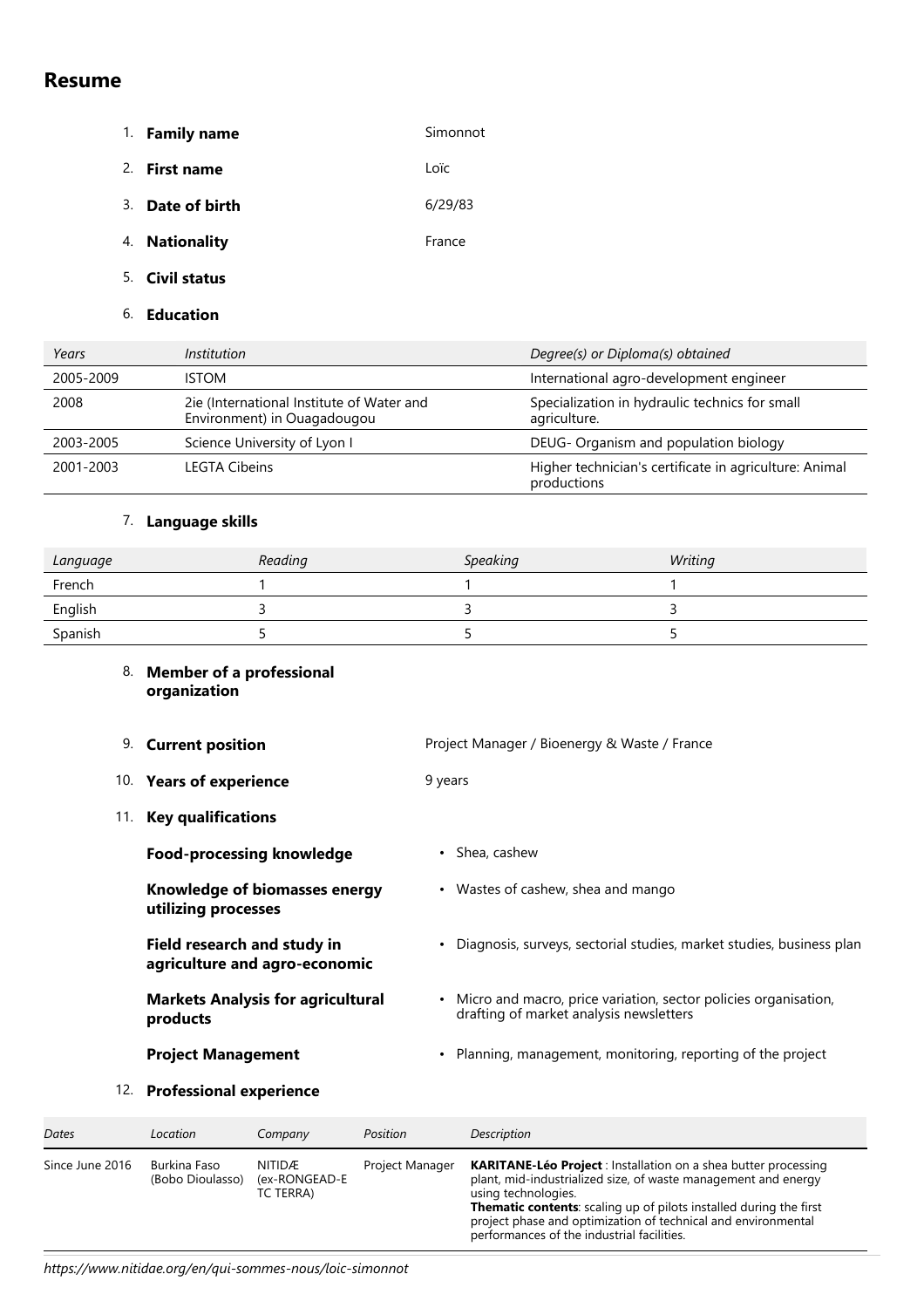| January to<br><b>March 2016</b>        | Cote d'Ivoire<br>(Bouna)               | <b>RONGEAD</b>                             | Project Officer                                | Survey realization for GIZ within the framework of the PROFIAB<br>North project around the National Park of Comoé in Cote d'Ivoire:<br>"Baseline survey on shea resources and the sector in bordering area<br>of the National Park of Comoé.                                                                                                                                                                                                                                                                                                                                                                  |
|----------------------------------------|----------------------------------------|--------------------------------------------|------------------------------------------------|---------------------------------------------------------------------------------------------------------------------------------------------------------------------------------------------------------------------------------------------------------------------------------------------------------------------------------------------------------------------------------------------------------------------------------------------------------------------------------------------------------------------------------------------------------------------------------------------------------------|
| November 2015<br>to January 2016       | Burkina Faso<br>(Bobo Dioulasso)       | RONGEAD                                    | Project Officer                                | Survey realization for AVSF NGO within the framework of the<br><b>PRCC project on shea and cattle sectors in Mali: "Market survey</b><br>of European demand and outlets for Malian shea sector: value chains<br>and quality specifications, outlook for the butter production of<br>Malian women organizations".                                                                                                                                                                                                                                                                                              |
| September to<br>December 2015          | Burkina Faso<br>(Bobo Dioulasso)       | <b>RONGEAD</b>                             | Project Officer                                | Survey realization for the Industrial Promotion Services<br>company (IPS) : "Overview and prospective study for the evaluation<br>of IPS' investment project in shea butter production".                                                                                                                                                                                                                                                                                                                                                                                                                      |
| September<br>2014 to<br>September 2016 | Burkina Faso<br>(Bobo Dioulasso)       | RONGEAD-ETC<br>TERRA then<br><b>NITIDÆ</b> | Project manager<br>/ shea market<br>analyst    | <b>PAFIS project</b> : Support for strategic agricultural sectors project in<br>Hauts-Bassins district.<br>Thematic contents: profitable market insertion support for actors in<br>cashew, sesame, shea and local bean sectors by delivery of useful<br>and regular market information and by functional structuring support.                                                                                                                                                                                                                                                                                 |
| June 2014 to<br>June 2015              | Burkina Faso<br>(Bobo Dioulasso)       | RONGEAD                                    | Assignment<br>manager / Shea<br>market analyst | CTA project (N'KALO): Commercial information and advice services<br>on agricultural market in Mali, Burkina Faso and Ivory Coast.<br>Thematic contents: profitable market insertion support for actors in<br>cashew, sesame, shea sectors by delivery of useful and regular<br>market information.                                                                                                                                                                                                                                                                                                            |
| January to May<br>2014                 | Burkina Faso<br>(Bobo Dioulasso)       | RONGEAD                                    | Project Officer                                | Survey realization for Global Shea Alliance (GSA): " USA<br><b>CHOCOLATE REGULATION - IMPACTS ON SHEA AND COCOA</b><br><b>MARKETS</b> " Main writer Pierre Ricau.                                                                                                                                                                                                                                                                                                                                                                                                                                             |
| 2014-2015                              | Burkina Faso<br>(Bobo Dioulasso)       | <b>RONGEAD</b>                             | Project Manager                                | <b>KARITANE project:</b> Research and development project to reduce the<br>environmental impact of shea processing, mid industrialize size, in<br>Burkina Faso: waste management and energy valorization in shea<br>butter production.<br><b>Thematic contents:</b><br>• Environmental Diagnosis of shea butter mid-scale production<br>plant.<br>• R&D of technology for energy valorization of shea cakes.<br>Pilots' installation in shea butter mid-scale production plant,<br>staff technical training and monitoring.                                                                                   |
| 2013 (1 year)                          | Burkina Faso,<br>Mali                  | RONGEAD                                    | Shea market<br>Analyst                         | <b>SENEKELA project (N'KALO):</b> Commercial information and council<br>services on agricultural market in Mali.<br>Thematic contents: profitable market insertion support for actors in<br>cashew, sesame, shea sectors by delivery of useful and regular<br>market information.                                                                                                                                                                                                                                                                                                                             |
| 2011 to 2013 (2<br>years)              | Burkina Faso<br>(Bobo Dioulasso)       | <b>RONGEAD</b>                             | Local<br>coordination                          | <b>CAJOUVALOR project:</b> Cashew processing (shelling) support in<br>Burkina Faso by the development of the energy valorization of the<br>cashew shell waste in mid-scale production plant.<br><b>Thematic contents:</b><br>• Technical support for mid-scale cashew shelling production<br>plant.<br>Biomass deposit of cashew shell survey in south Burkina:<br>$\bullet$<br>volume, characteristic and potential energy.<br>R&D of technology for energy valorization of cashew shell.<br>Pilots' installation in cashew shelling mid-scale production<br>plant, staff technical training and monitoring. |
| 2011-2012 (6<br>months)                | Burkina Faso<br>(Bobo Dioulasso)       | RONGEAD                                    | Researcher                                     | Wood-energy survey: Market and value chain study of fuel wood<br>and coal in the southwest of Burkina Faso.<br><b>Thematic contents:</b> current situation of domestic, hand-craft and<br>industrial uses of heating energies in Burkina Faso; analysis of<br>biomass combustible offer and environmental impacts; consumer<br>survey of heating energies uses in hand-craft sector.                                                                                                                                                                                                                          |
| Since October<br>2011                  | Burkina Faso<br>(Bobo Dioulasso)       | RONGEAD-ETC<br>TERRA then<br>NITIDÆ        | Project Manager                                | <b>Other tasks and missions RONGEAD/NITIDAE:</b><br>Local representation in Burkina Faso and fundraising<br>participation.<br>Training on the system of internal control in Organic<br>Certification (cashew sector).<br>Feasibility study: Protected Geographical Indication - Nut grass<br>(Cyperus esculentus) in Burkina Faso.                                                                                                                                                                                                                                                                            |
| 2010-2011 (6<br>months)                | Central Africa<br>Republic<br>(Carnot) | Première<br>Urgence                        | Technical<br>manager -<br>Agriculture          | Food safety and agriculture development project:<br>Technical management (3 projects).<br>Team Management (18 employees).<br>• Technical and financial reporting.                                                                                                                                                                                                                                                                                                                                                                                                                                             |